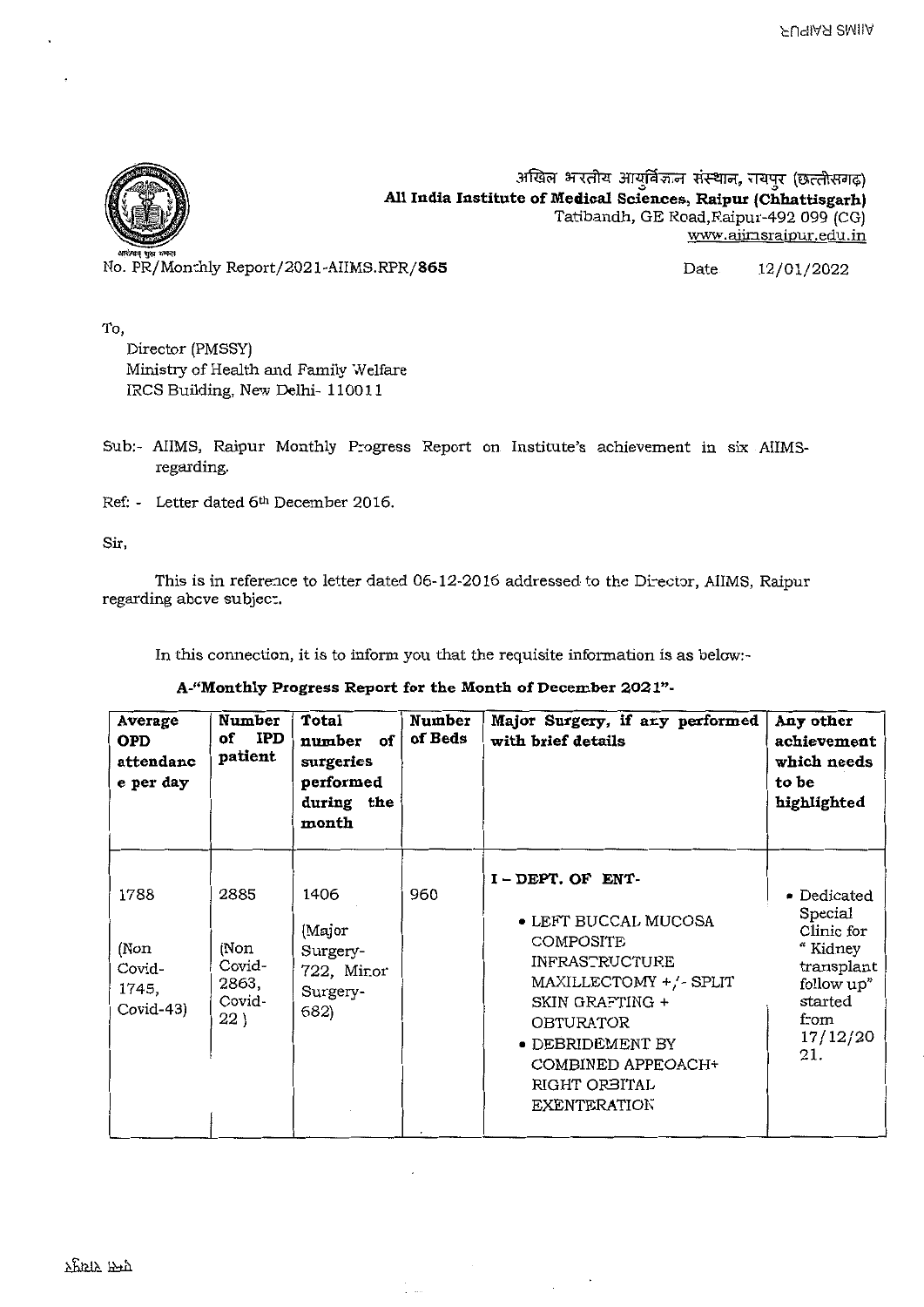|  | • WOUND DEBRIDEMENT + V-<br>Y PLAST $+/-$ DP FLAP<br>RECONSTRUCTION<br>· SEGMENTAL<br>MANDIBULECTOMY +<br>BILATERAL SND) RIGHT I-III<br>+ LEFT I-IV) + FREE FIBULA<br>OSTEOCUTANEOUS FLAP<br><b>RECONSTRUTION</b><br>• LEFT REVISION<br>TYMPANOPLASTY CORTICAL<br>MASTOIDECTOMY<br>• RT HEMITHYROID ECTOMY<br>$\bullet$ LEFT<br>TYMPANOMASTOIDECTOMY<br>. WIDE LOCAL EXCISION + IT<br>SND (1-IV)+PRIMARY<br>CLOSURE<br>/RECONSTRUCTION +/-<br>TRACHEOSTOMY<br>$\bullet$ RIGHT ENDOSCOPIC<br>DARYOCYSTORHINOSTOMY<br>$\bullet$ RIGHT TOTAL<br>CONSERVATIVE / RADICAL<br>PAROTIDECTOMY +<br>RECONSTRUCTION<br>• LEFT SUBMANDIBULAR<br><b>GLAND EXCISION</b><br>SELECTIVE NECK<br><b>DISSECTION</b><br>· WIDE LOCAL EXCISION ( LT<br>TONGUE ) + EXTENDED<br>SOND (I-IV) + PRIMARY<br>CLOSURE +/-<br>TRACHEOSTOMY<br>• TRANS NASAL TRANS<br>SPHENOIDAL APPROACH<br>EXCISION OF PITUTORY<br>MACROEDENOMA<br>· TRACHEOSTOMY, INCISION<br>AND DRAINGE AND DIRECT<br>LARYNGOSCOPY |  |
|--|---------------------------------------------------------------------------------------------------------------------------------------------------------------------------------------------------------------------------------------------------------------------------------------------------------------------------------------------------------------------------------------------------------------------------------------------------------------------------------------------------------------------------------------------------------------------------------------------------------------------------------------------------------------------------------------------------------------------------------------------------------------------------------------------------------------------------------------------------------------------------------------------------------------------------------------------------------------------------|--|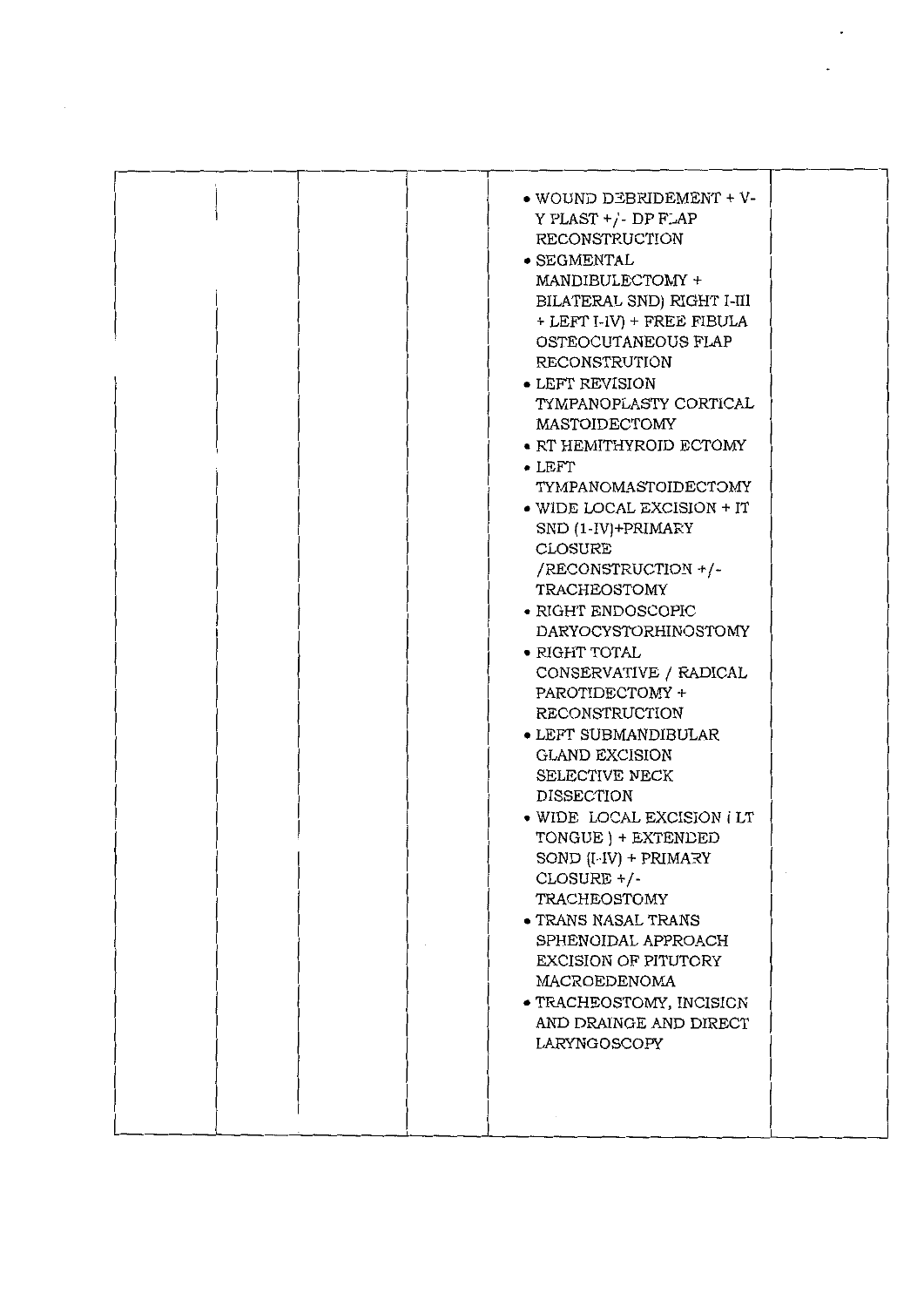| II-DEPT. OF UROLOGY-           |
|--------------------------------|
| · IILEAL RECONSTRUCTION        |
| • REDICAL PENECTOMY +          |
| LAGUINAL L N DISSECTION        |
| (B/L)                          |
| $\bullet$ RT PCNL              |
| • TRANSVAGINAL VVF REPAIR      |
| $\bullet$ TIP                  |
| $\bullet$ BNI                  |
| • LEFT LAP PYELOPLASTY         |
| $\bullet$ RIGHT PCNL           |
| · PROGRESSIVE PERINEAL         |
| <b>URETHROPLASTY</b>           |
| • LAP NEPHRECTOMY              |
| $\bullet$ RIRS                 |
| $\bullet$ TURP                 |
| • LEFT LAP                     |
| NEPHROURETERECTOMY             |
| • LAP RIGHT PYELOPLASTY        |
| WITH LEFT URETERIC             |
| REIMPLANTATICN                 |
| • LEFT LAP ADRENALECTOMY       |
| • RIGHT PCNL+ DVIU             |
| $\bullet$ RIGHT RIRS           |
| • NEPHRECTOMY                  |
| · PERCUTANEOUS                 |
| NEPHROLITHCTOMY                |
| • CYSTOLITHOTRIPSY             |
| $\bullet$ RETROPERITONEAL MASS |
| DISSECTION + LJ STENTING       |
| • SOFT PD CATHETER             |
| <b>INSERTTON</b>               |
| • SHUNTING SURGERY             |
| • CAPD CATHETR PLACEMENT       |
| • DEBRIDEMENT AND JRINE        |
| <b>DIVERSION</b>               |
| • OPEN SIMPLE NEPHRECTOMY      |
| RT                             |
|                                |
| <b>III- DEPT. OF GENERAL</b>   |
| <b>SURGERY-</b>                |
|                                |
| • SPLENECTOMY WITH OPEN        |
| CHOLECYSTECTOMY                |

 $\mathcal{L}_{\text{max}}$  and  $\mathcal{L}_{\text{max}}$ 

 $\mathbb{R}^{2n}$ 

 $\mathcal{L}_{\text{max}}$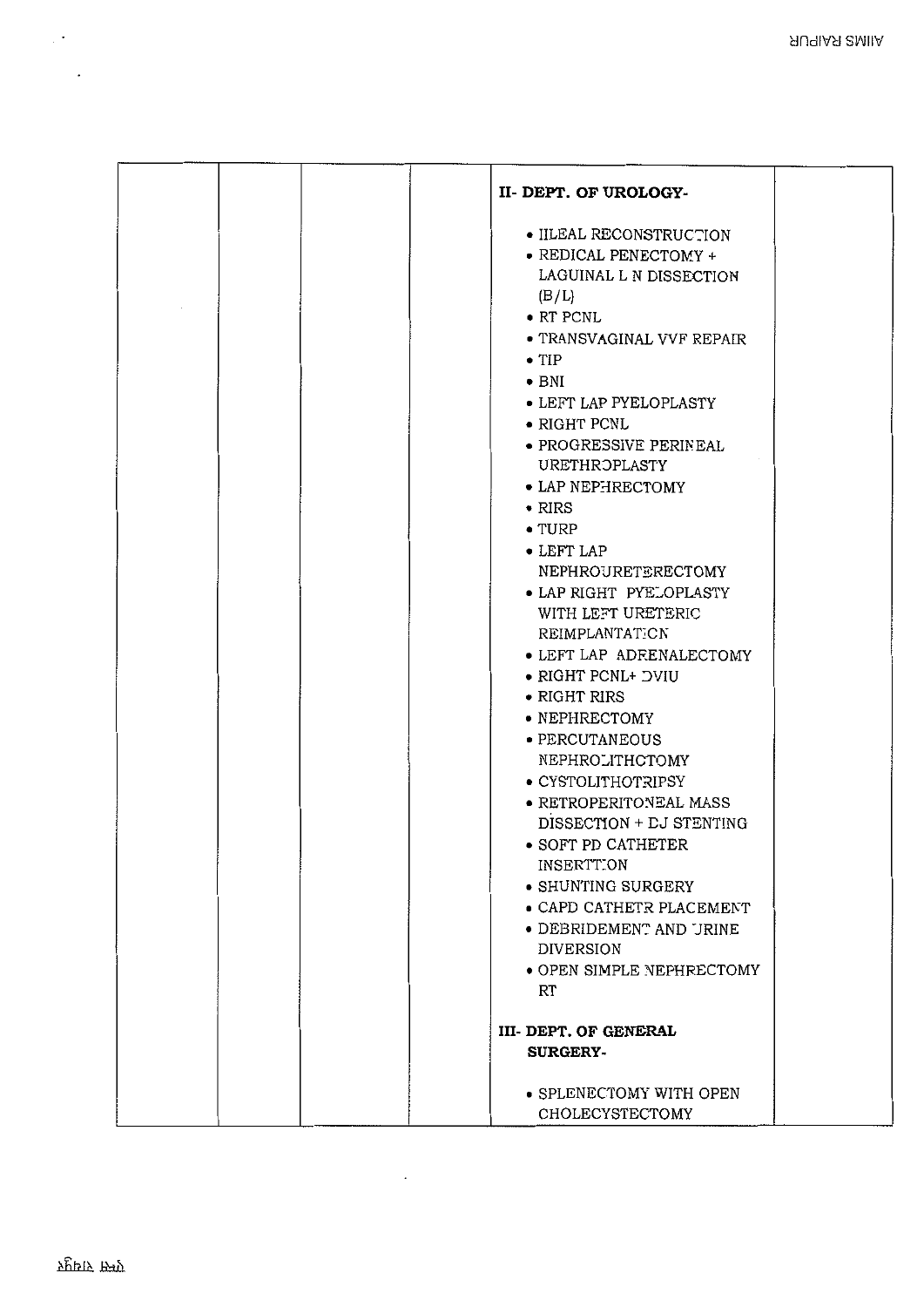|  | • LAPAROSCOPIC TOTAL            |  |
|--|---------------------------------|--|
|  | EXTRAPERITCNEAL MESH            |  |
|  |                                 |  |
|  | REPAIR                          |  |
|  | $\bullet$ RT BREAST MODIFIED    |  |
|  | RADICAL MASTECTOMY              |  |
|  |                                 |  |
|  | • LAPROSCOPIC DEROOFING         |  |
|  | WITH SOS CPEN                   |  |
|  | THORACOTOMY                     |  |
|  |                                 |  |
|  | • LAPROSCOPIC                   |  |
|  | CHOLECYSTECTOMY                 |  |
|  | • FEEDING JEJUNOSTOMY           |  |
|  |                                 |  |
|  | • ABDOMINO PERINEAL             |  |
|  | RESECTION                       |  |
|  |                                 |  |
|  | • EXPLORATORY LAPAROTOMY        |  |
|  | WITH PERICYSTECTOMY             |  |
|  | • RIGHT HEMICCLECTOMY           |  |
|  |                                 |  |
|  | • LEFT BELOW KNEE               |  |
|  | AMPUTAION                       |  |
|  | • EXPLORATORY LAPAROTOMY        |  |
|  |                                 |  |
|  | • LAPROSCOPIC                   |  |
|  | APPENDECTOMY                    |  |
|  | $\bullet$ LEFT MODIFIED RADICAL |  |
|  |                                 |  |
|  | MASTECTOMY                      |  |
|  | • LAP APPENDECTOMY              |  |
|  |                                 |  |
|  |                                 |  |
|  | • OPEN MASH HERNIOPLASTY        |  |
|  |                                 |  |
|  | IV-DEPT. OF DENTISTRY-          |  |
|  |                                 |  |
|  |                                 |  |
|  | • RELEASE OF FIBRITIC MASS      |  |
|  | AND RECONSTRUCTION              |  |
|  | WITH ABDOMINAL FAT              |  |
|  |                                 |  |
|  | GRAFT                           |  |
|  | • BILATERAL                     |  |
|  | CORONOIDECTOMY AND              |  |
|  |                                 |  |
|  | UPPER THIRD MOLAR               |  |
|  | <b>EXTRACTION</b>               |  |
|  | • QUADZYGOMA IMPLANT            |  |
|  |                                 |  |
|  | PLACEMENT                       |  |
|  | · UNILATERAL ZYGOMA             |  |
|  | IMPLANT PLACEMENT               |  |
|  |                                 |  |
|  | · INTERPOSITIONAL               |  |
|  | ARTEROPLASTY                    |  |
|  | • ALVEOLAR BONE GRAFTING        |  |
|  |                                 |  |
|  | WITH LLIAC CREST GRAFT          |  |
|  | • OPEN REDUCTICN AND            |  |
|  | INTERNAL FIXATION WITH          |  |
|  | PLATING                         |  |

 $\bar{\phantom{a}}$ 

 $\bar{\star}$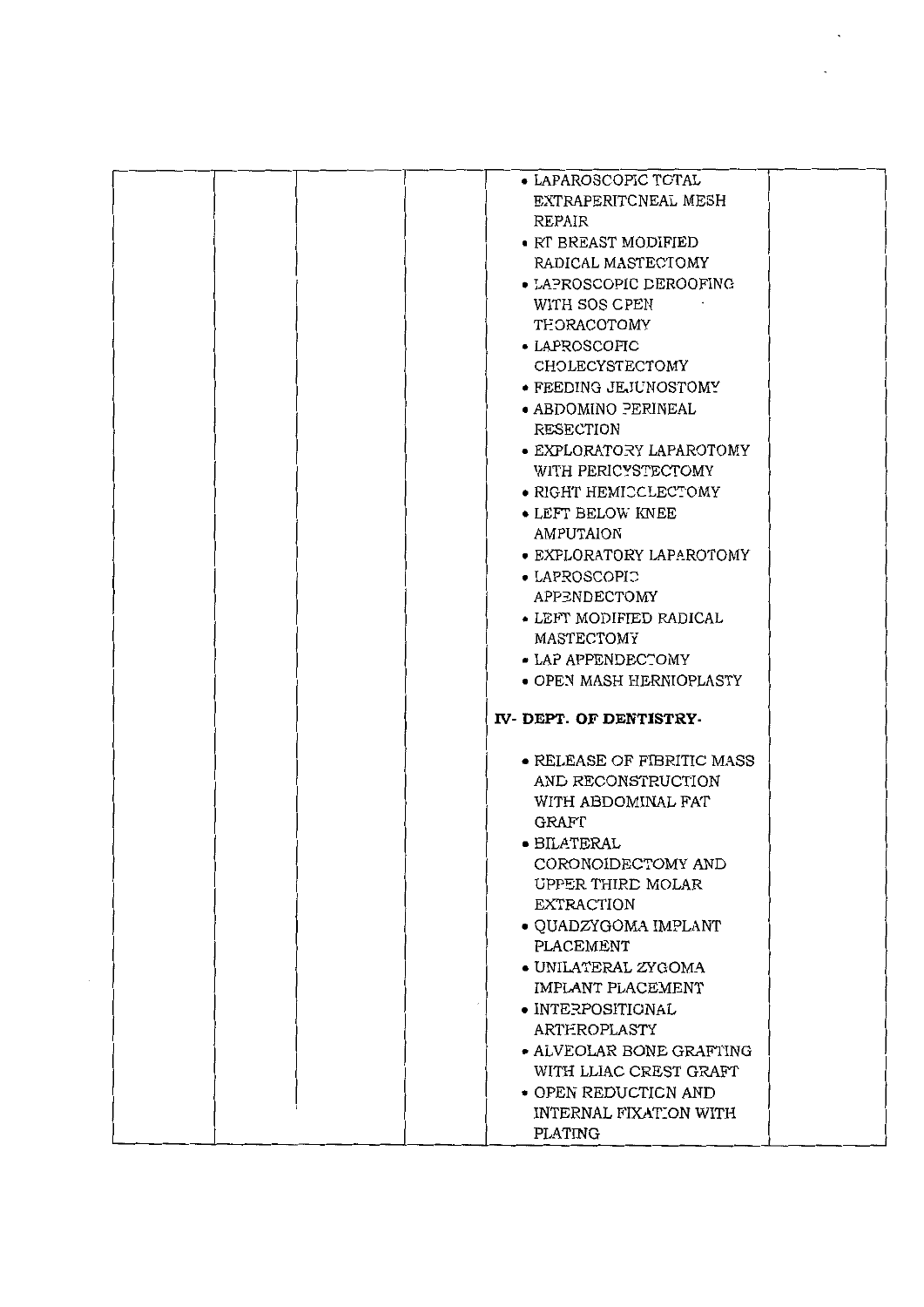| V-DEPT. OF PAEDIATRIC<br><b>SURGERY-</b>                                                                                                                                                                                                                                                                                                                                                                                                                                                                                                                                                                                                                                                                                                                                                                                      |  |
|-------------------------------------------------------------------------------------------------------------------------------------------------------------------------------------------------------------------------------------------------------------------------------------------------------------------------------------------------------------------------------------------------------------------------------------------------------------------------------------------------------------------------------------------------------------------------------------------------------------------------------------------------------------------------------------------------------------------------------------------------------------------------------------------------------------------------------|--|
| • HYPOSPADIAS REPAIR<br>· CYSTOSCOPY SOS RESIDUAL<br>VALVE FULGURATION<br>• RT PYELOPLASTY<br>• LT INGUINAL HERNIOTOMY<br>• DIAGNOSTIC IAPAROSCOPY +<br>STAGE I / COMPLETE + LT<br>ORCHIOPEXY SOS<br>ORCHIDECTOMY<br>$\bullet$ STAGE II REPAIR<br>• STAGE I REPAIR<br>• RT HERNIOTOMY<br>• EUA + LAPAROSCOPY STAGE<br>ISOS SINGLE STAGE<br>ORCHIOPEXY<br>• LT PYELOPLASTY<br>• I 7 D UNDER GA<br>• EUA + DIAGNOSTIC<br>$LAPARASCOPY + B/L$<br>ORCHIOPEXY AND / OR SOS<br>PROCEDURE<br>• EUA DIAGNOSTIC<br>LAPAROSOCPY + B/L OR $U/L$<br>SINGLE STAGE OR STAGE<br>ORCHIOPEXY SOS<br>PROCEDURE<br>• RT OPEN ORCHICPEXY<br>• CYSTOSCOPY WITH PU VALVE<br><b>FULGURATION</b><br>• RT OPEN HERNIOTOMY<br>$\bullet$ LT BREAST FIBROADINOMA<br><b>EXICISON</b><br><b>• EXICISON OF TUMOR</b><br>• ENDOSCOPIC FOREIGN BODY<br>REMOVAL |  |
| VI-DEPT. OF CTVS-                                                                                                                                                                                                                                                                                                                                                                                                                                                                                                                                                                                                                                                                                                                                                                                                             |  |
| $\bullet$ BD GLENN<br>• MITRAL VALVE REPLACEMENT<br>WITH LA CLOT EXTRACTION<br>• DOUBLE VALVE<br>REPLACEMENT WITH TV<br>ANNULPLASTY<br>· EPICARDIAL PERMANENT                                                                                                                                                                                                                                                                                                                                                                                                                                                                                                                                                                                                                                                                 |  |

 $\sim 10^{-11}$ 

 $\ddot{\phantom{0}}$ 

 $\overline{a}$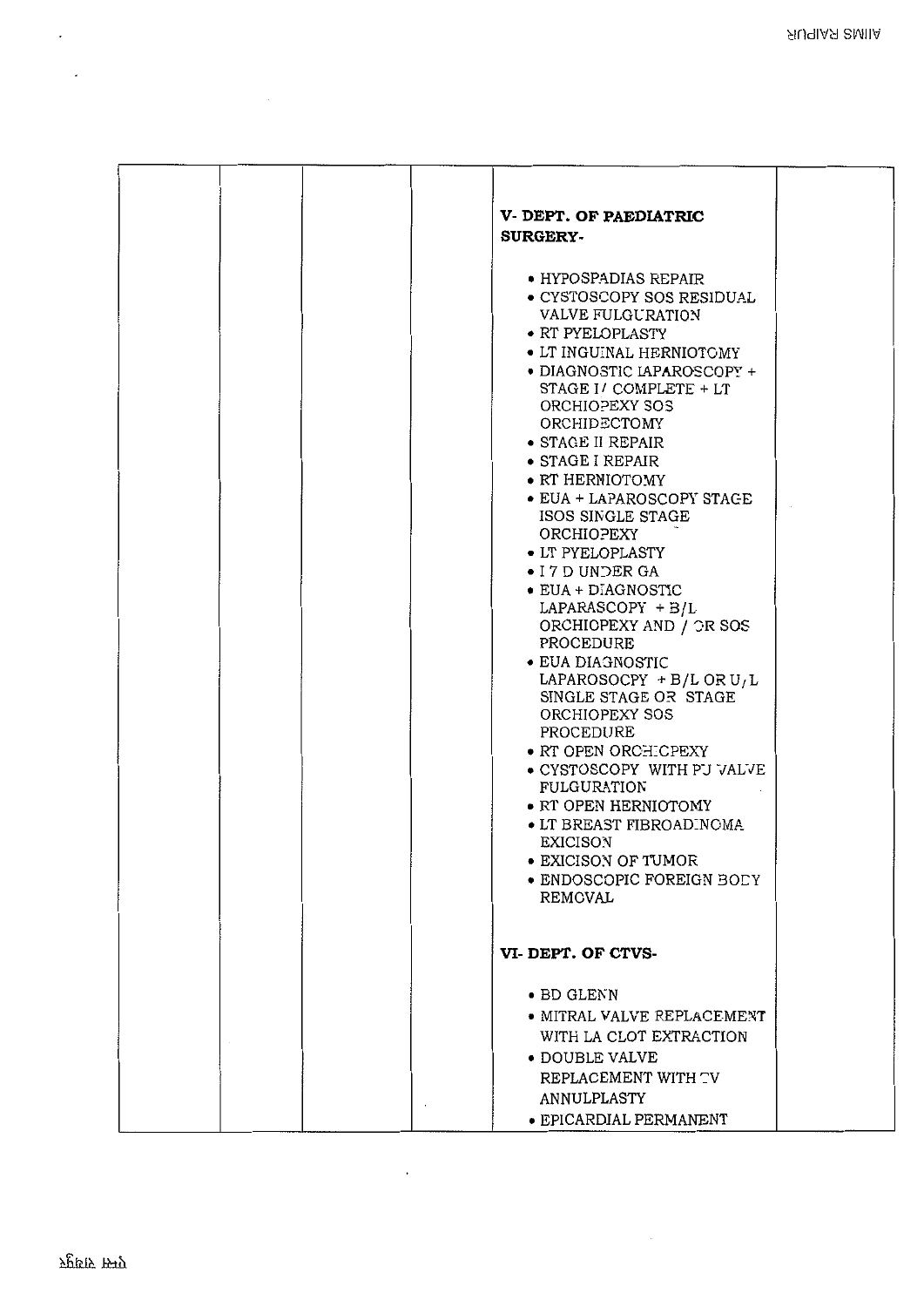| PACEMAKER IMPLANTATION            |  |
|-----------------------------------|--|
| VIA LEFT THORACOTOMY              |  |
| <b>• AORTIC VALVE REPLACEMENT</b> |  |
| $\bullet$ ICR                     |  |
| • LEFT SIDE DECORTICATION         |  |
| • CORONARY ARTERY BY PASS         |  |
| LGRAFTING ( CABG)                 |  |
| • VSD CLOSURE                     |  |
| • MITRAL VALVE REPLACEMENT        |  |
| +/- TVA ANNULOPLASTY              |  |
| · INFUNDIBULAR RESECTION          |  |
| $+/-$ PVR                         |  |
| • DECORTICATION OF LEFT           |  |
| $(MRSA + VE)$                     |  |
| • RIGHT SIDE THORACOTOMY +        |  |
| FIXATION OF RIBS + CHEST          |  |
| WALL RECONSTRUCTION               |  |
| WITH PLATES SCREW LEFT V-         |  |
| VIDEO ASSISTED                    |  |
| THORACOSCCPIC SURGERY &           |  |
| DEBRIDEMENT - LEFT                |  |
| RADIUS ULNA #REPAIR PLATE         |  |
| AND SCREW FIXATION                |  |
| • LT MINI THORACOTOMY +           |  |
| CYST EXCISION                     |  |
| • DIAPHRAGMATIC HERNIA            |  |
| REPAIR                            |  |
| • BURR HOLE HOLE &                |  |
| EVALUATION OF SUBDURAL            |  |
| HEMATOMA                          |  |
| • LEFT LUNG DECORTICATION         |  |
| <b>BPF CLOSURE</b>                |  |
| • RE-EXPLORATION &                |  |
| DECOMPRASION OF TUMOR             |  |
| $\bullet$ LEFT VIDEO ASSISTED     |  |
| THORACOSCOPIC SURGERY+            |  |
| THORACOTOMY+                      |  |
| DECORTICATION                     |  |
| • LEFT DECORTICATION              |  |
|                                   |  |
| VII-DEPT. OF NEUROSURGERY -       |  |
|                                   |  |
| • RIGHT RMSO CRANIOTOY AND        |  |
| EXCISION OF LESION                |  |
| • LEFT SUPRAORBITAL               |  |
| CRANIOTOMY AND EXCISION           |  |
| OF LESION (SUPINE)                |  |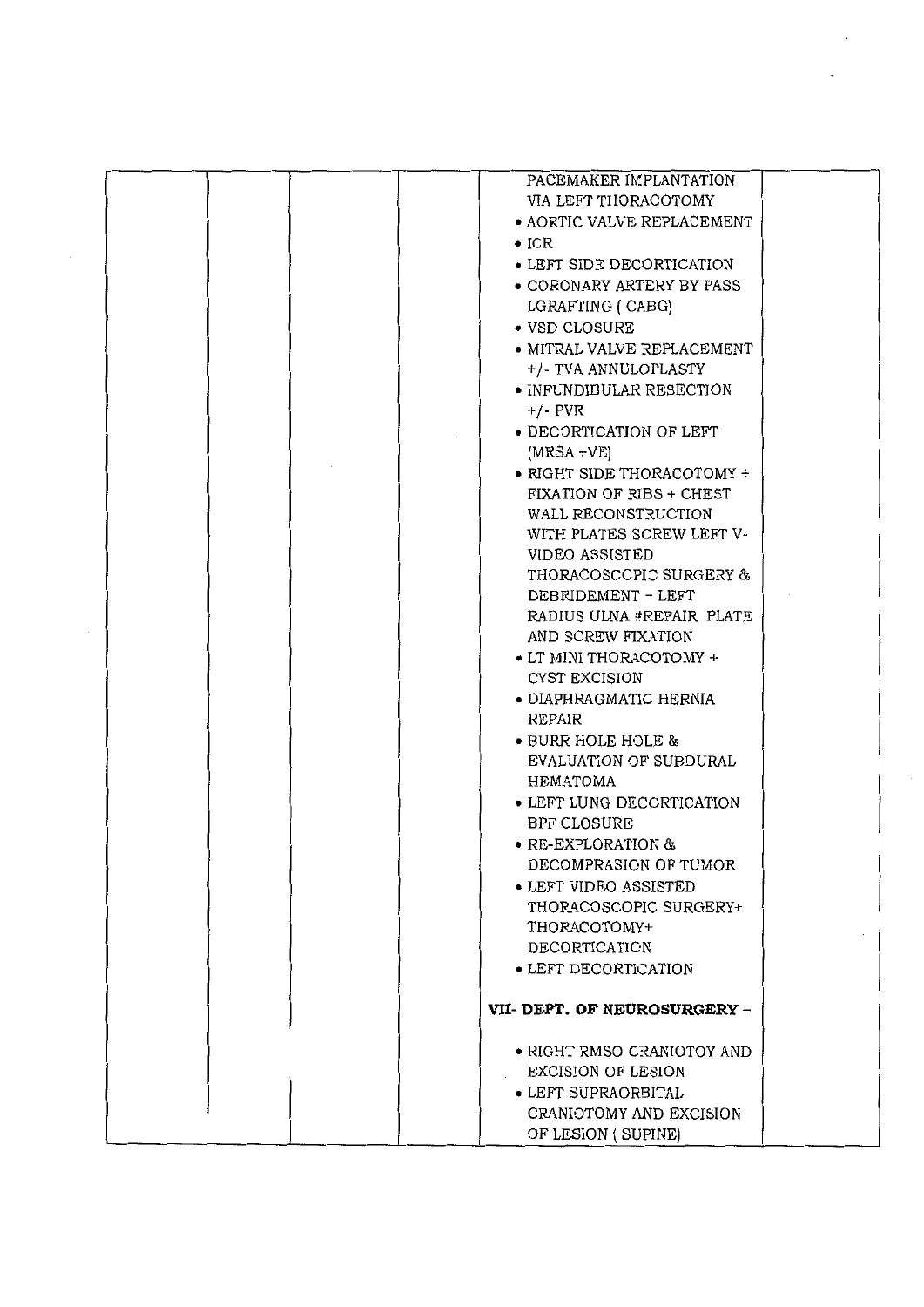|  | $\bullet$ C5-C6 ACDF             |
|--|----------------------------------|
|  | • CRANIOTOMY AND EXCISION        |
|  | OF LESION IN SUPINE              |
|  |                                  |
|  | POSITION                         |
|  | · BIFRONTAL CRANIOTOMY F/B       |
|  | ANTERIOR SKULL BASE              |
|  | REPAIR                           |
|  |                                  |
|  | $\bullet$ REPAIR $\mathcal{Q}$ F |
|  | ENCEPHALOCOELE                   |
|  | · D11-L1 LAMINECTOMY AND         |
|  | <b>FIXATION</b>                  |
|  |                                  |
|  | · RT RETROMASTCID                |
|  | CRANIOTOMY AND                   |
|  | PLACEMENT AND PLACEMENT          |
|  |                                  |
|  | OF DAFFLON PATCHB/W SCA          |
|  | AND VTE NERVE                    |
|  | • EXCISION OF LESION BY          |
|  | RIGHT FOR LATERAL                |
|  | APPROACE                         |
|  |                                  |
|  | · SUPRAORBITAL CRANIOTOMY        |
|  | F/B TRANSNASAL                   |
|  | ENDOSCOPIC RESECTION OF          |
|  | LESION                           |
|  | • EXICISON OF LESION BY          |
|  |                                  |
|  | COMPINED APPROACH                |
|  | (RMSOC+ TRANSLA BY)              |
|  | RINTHINE - FAR LATERALI          |
|  | UNDER ECA CONTROL                |
|  | (LATERAL OR 3/4TH PRONE          |
|  |                                  |
|  | POSITION)                        |
|  | · TRANSNASAL ENDOSCOPIC          |
|  | RESECTON OF LESION               |
|  | • RT PTEROINAL CRANIOTOMY        |
|  | AND EXCISION OF LESION           |
|  |                                  |
|  | • DETETHERING OF CORD AND        |
|  | REPAIR OF DEFECT                 |
|  | • LT PARASAGGITAL                |
|  | CRANIOTOMY AND EXCISION          |
|  |                                  |
|  | OF LESION I N PRONE              |
|  | POSITION                         |
|  | • RE- EXPLORATION AND            |
|  | <b>EXCISION CFLESION</b>         |
|  | • DEBRIDEMENT BY COMBINED        |
|  |                                  |
|  | APPROACH AND BIFRONTAL           |
|  | CRANIOTOMY F/B EXCISION          |
|  | OF ABSCESS                       |
|  | • LEFT DECOMPRESSIVE             |
|  |                                  |

 $\cdot$ 

 $\ddot{\phantom{0}}$ 

 $\cdot$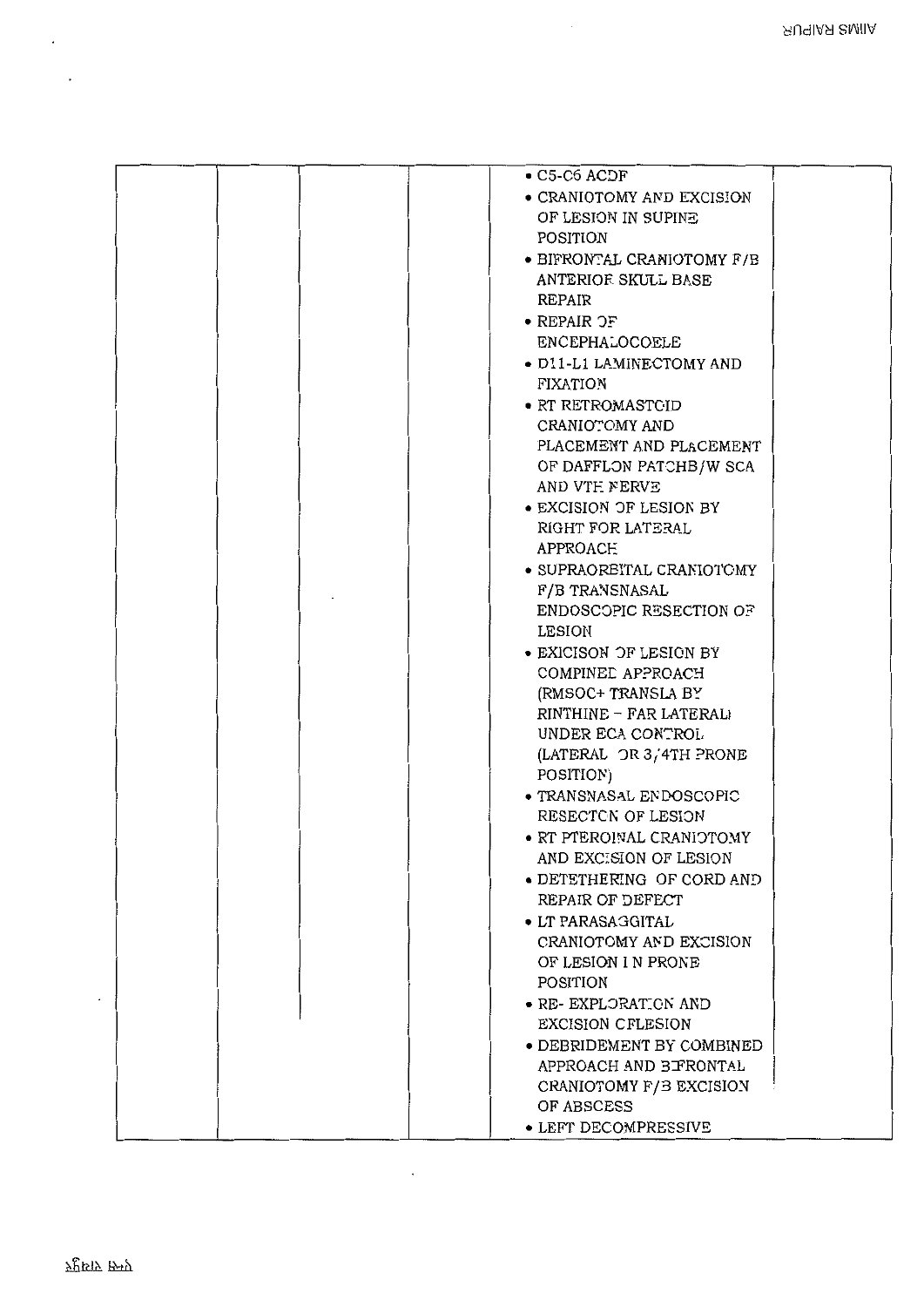|  | CRANIOTOMY                                                                       |  |
|--|----------------------------------------------------------------------------------|--|
|  | $\bullet$ LEFT DECOMPRESSIVE                                                     |  |
|  | CRANIOTOMY                                                                       |  |
|  | • MYELOMENINGOCELE REPAIR                                                        |  |
|  | · D8-D12 DECOMPRESSIVE                                                           |  |
|  | LAMINECTOMY                                                                      |  |
|  |                                                                                  |  |
|  | • RIGHT FRONTOTEMPORAL                                                           |  |
|  | DEMENTIA WITH SUBDURAL                                                           |  |
|  | HEMATOMA EVACUATION                                                              |  |
|  | $\bullet$ C <sub>3</sub> -C <sub>6</sub> AND D <sub>3</sub> -D <sub>8</sub> OPEN |  |
|  | DOOR LAMINECTOMY                                                                 |  |
|  | • LS LAMINECTOMY WITH L5S1                                                       |  |
|  | <b>DISSECTOMY</b>                                                                |  |
|  | • L4 LAMINECTOMY AND L4-L5                                                       |  |
|  | <b>DISSECTOMY</b>                                                                |  |
|  | • TNTS APPROACH EXCISION OF                                                      |  |
|  | PITUTORY MACROEDENOMA                                                            |  |
|  | • CRANIOTOMY AND DRAINGE                                                         |  |
|  | OF ABSCESS                                                                       |  |
|  |                                                                                  |  |
|  | • C5-C6 ANTERIOR CERVICAL                                                        |  |
|  | DISECTOMY (ACDF)                                                                 |  |
|  | • ANTERIOR SKULL BONE                                                            |  |
|  | REPAIREMENT                                                                      |  |
|  |                                                                                  |  |
|  |                                                                                  |  |
|  | VIII- DEPT. OF ORTHOPAEDICS-                                                     |  |
|  |                                                                                  |  |
|  | • TOTAL HIP ARTHROPLASTY                                                         |  |
|  | LEFT SIDE                                                                        |  |
|  | • SAFE SURGICAL DISLOCATION                                                      |  |
|  | AND CHEILECTOM OF RIGHT                                                          |  |
|  | FEMORAL HEAD                                                                     |  |
|  |                                                                                  |  |
|  | • DEBRIDEMENT + IMPLANT                                                          |  |
|  | REMOVAL WITH CEMENT                                                              |  |
|  | SPACER APPLICATION RIGHT                                                         |  |
|  | SIDE                                                                             |  |
|  | • CRIF WITH PFN / DHS LEFT                                                       |  |
|  | SIDE                                                                             |  |
|  | • TOTAL ELBOW                                                                    |  |
|  | ARTHROPLASTY RIGHT SIDE                                                          |  |
|  | <b>• TOTAL KNEE REPLACEMENT</b>                                                  |  |
|  | RIGHT SIDE                                                                       |  |
|  | • ORIF WITH PLATING AND                                                          |  |
|  | BONE GRAFTING RIGHT SIDE                                                         |  |
|  | • ACL RECONSTRUCTION LEFT                                                        |  |
|  | SIDE                                                                             |  |
|  |                                                                                  |  |
|  | $\bullet$ ACDF C4-C5, C5-C5 AND<br>LEMINECTOMY L4-L5                             |  |

 $\ddot{\phantom{a}}$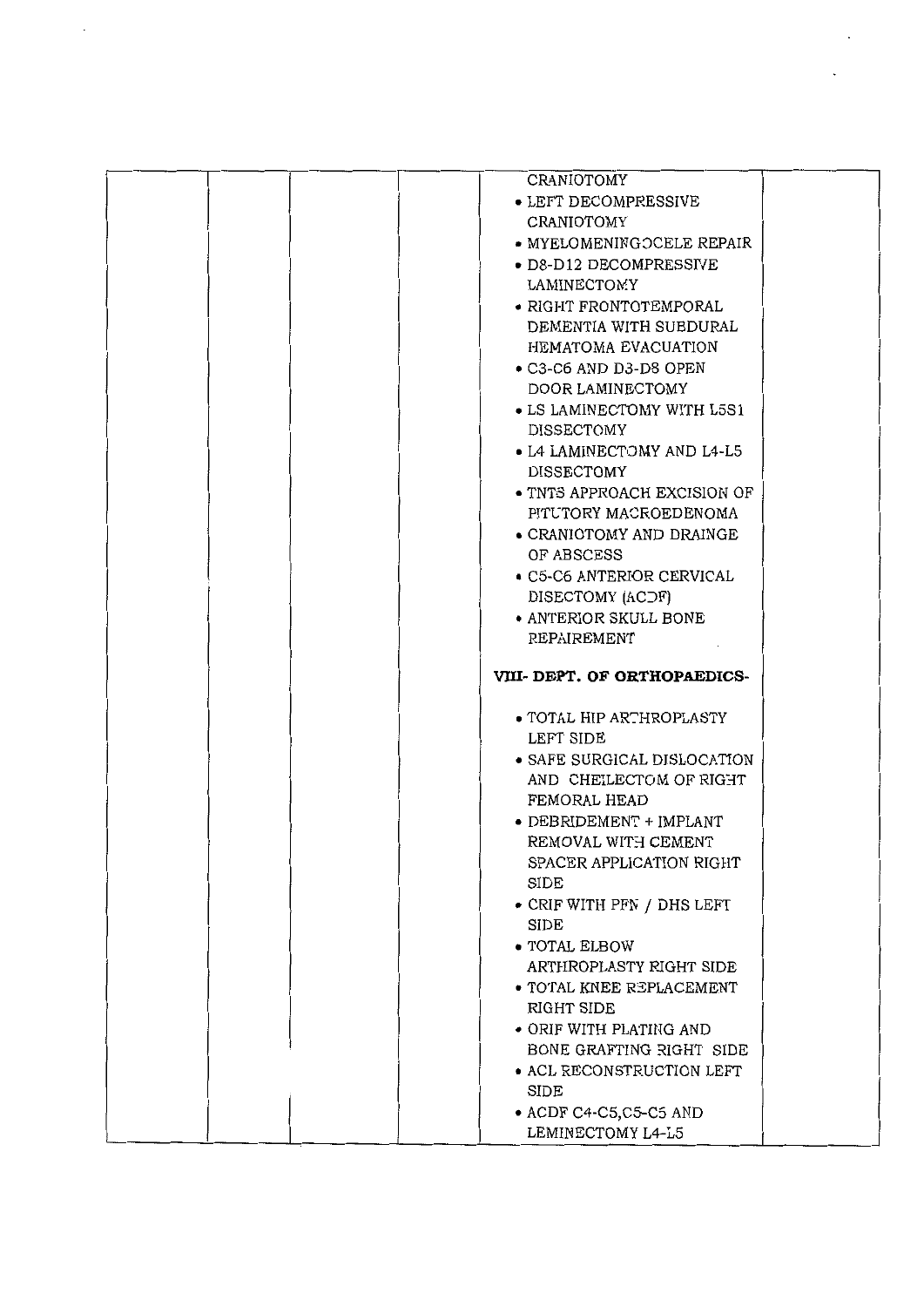|  | OOPHERECTOMY                    |  |
|--|---------------------------------|--|
|  | $\bullet$ RIGHT OVARIAN         |  |
|  | CYSTECTOMY WITH LEFT            |  |
|  | SALPPINGO-                      |  |
|  | <b>OOPHORECTOMY</b>             |  |
|  | • TOTAL ABDOMINAL               |  |
|  | <b>HYTERECTOMY</b>              |  |
|  | • OPEN MYOMECTOMY               |  |
|  | +BILATERL TUBAL LIGATION        |  |
|  | • TUBAL RECANLISATION           |  |
|  | • MINILAPROTOMY                 |  |
|  | BILATERAL TUBAL LIGATION        |  |
|  | BY MODIFIED POMEROYS            |  |
|  | METHOD                          |  |
|  | • STAGING LAPROTOMY             |  |
|  | +TAH+BSC                        |  |
|  | • STAGING LAPROTOMY PLUS        |  |
|  | TAH+BSO-PLND+INFRACOLI          |  |
|  | C OMENTECTOMY+                  |  |
|  | CYSTOSCCPY F/B LEFT             |  |
|  | URETERAL DJ STENTING            |  |
|  | • STAGING LAPARCTOMY +          |  |
|  | FROZEN SECTION - TAH            |  |
|  | +BSD +PLNDA +INFRACOLIC         |  |
|  | OMEN +BLAD, FEPAIR              |  |
|  | $\bullet$ TAH + BSO+ PLND       |  |
|  | +INFRACOLIC OMENECTOMY          |  |
|  | • VAGINAL HYSTERECTOMY+         |  |
|  | PFR                             |  |
|  | $\bullet$ LEEP                  |  |
|  | • POLYPECTOMY -EB               |  |
|  | • FOTHERGILLS REPAIRS           |  |
|  | $\bullet$ DHL                   |  |
|  | • DHL+EB +PERITONIAL FLUID      |  |
|  | ASPPIRATION                     |  |
|  | $\bullet$ DHL +PARTIAL SEPTAL   |  |
|  | RESECTION                       |  |
|  | $\bullet$ DHL + EB              |  |
|  | $\bullet$ DHL +CPT              |  |
|  | $\bullet$ LAPROSCOPIC ASSISITED |  |
|  | VAGINAL HYSTERECTOMY            |  |
|  | • TOTAL LAPROSCOPIC             |  |
|  | <b>HYSTERECTOMY</b>             |  |
|  | $\bullet$ TLH +BSO              |  |
|  | • LAPAROSCOPIC RIGHT            |  |
|  | SALPINGECTOMY + RIGHT           |  |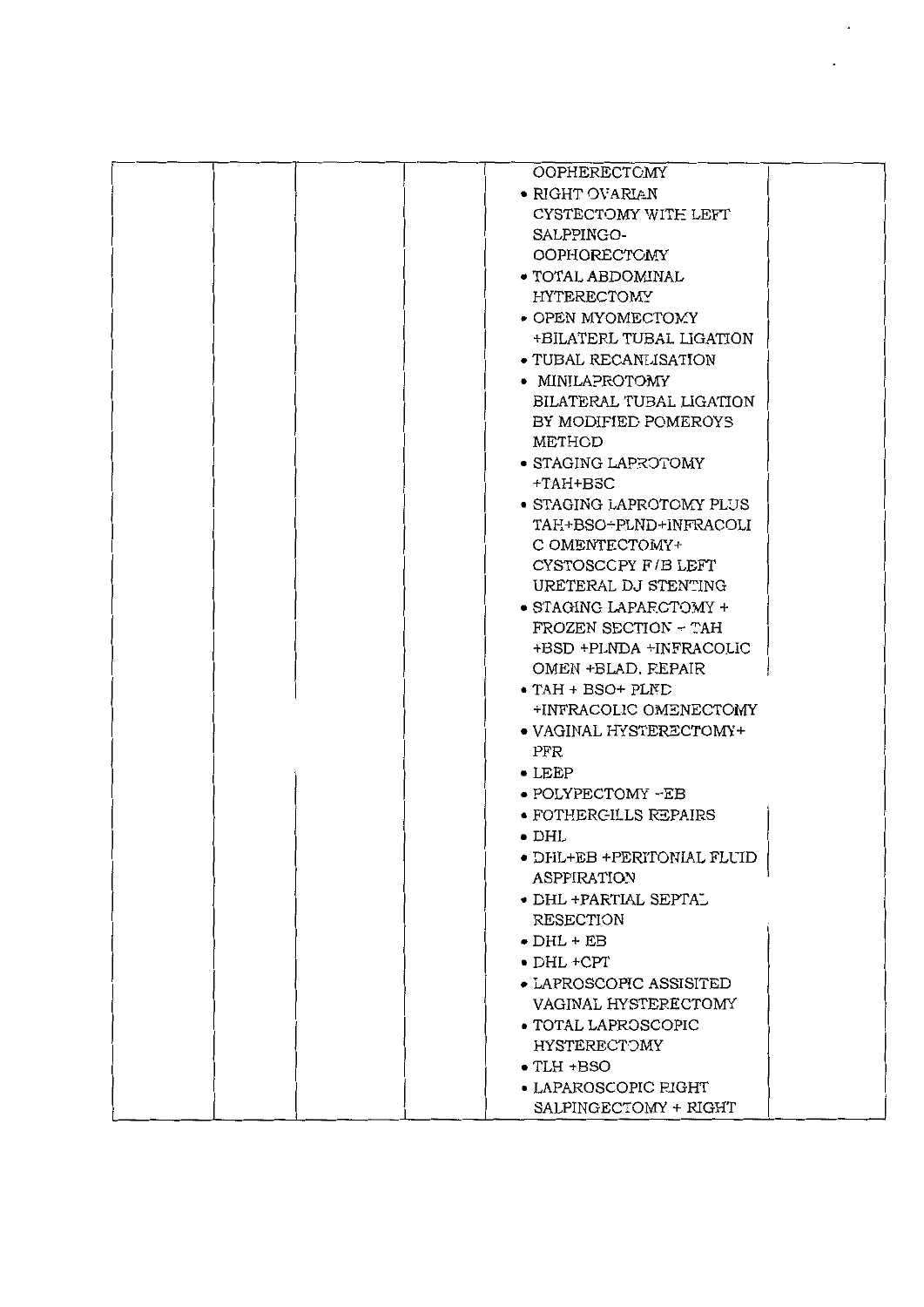$\overline{a}$ 

|  | • DEBRIDEMENT ANTIBIOTIC<br>COATED TENS NAIL AND<br>STIMULAN AFPLICATION LEFT<br>SIDE<br>• ARTHROTOMY OF RT HIP<br>WITH DRAINGE OF GLUTEAL<br>ABSCESS AND VAC<br>APPLICATION<br>• POSTERIOR DECOMPRESSION<br>AND PEDICLE SCREW<br>FIXATION<br>• DEBRIDEMENT + TENS |
|--|--------------------------------------------------------------------------------------------------------------------------------------------------------------------------------------------------------------------------------------------------------------------|
|  | NAILING+ VAC DRESSING<br>APPLICATION+ CHEST TUBE<br>INSERTION<br>• AMPUTATION ABOVE KNEE RT<br>• POSTERIOR DECOMPRESSION<br>AND PEDICAL SCREW                                                                                                                      |
|  | FIXATION<br>• JESS DISTRACTOR<br>APPLICATION AND K WIRE<br>FIXATION<br>• OPEN REDUCTION AND                                                                                                                                                                        |
|  | INTERNAL FIXATION WITH<br>TENSION BEND WIRE<br>IX- DEPT. OF PLASTIC SURGERY                                                                                                                                                                                        |
|  | • RELEASE OF POST BURN<br>CONTRACTURE +/- Split Skin<br>Graft<br><b>• EXCISION AND FLAP</b><br>COVERAGE<br>· DEBRIDEMENT + Split Skin<br>Graft<br>• DP FLAP COVERAGE<br>$\bullet$ PIA FLAP COVERAGE                                                                |
|  | • GRAFTING AND REPOSITION<br>OF FLAP<br>X- DEPT. OF OBSTETRICS &<br><b>GYNACOLOGY</b>                                                                                                                                                                              |
|  | $\bullet$ LSCS<br>· TOTAL ABDOMINAL<br>HYSTERECTOMY+ BSO<br>• TOTAL ABDOMINAL<br>HYSTERECTOMY + BSO + RT.                                                                                                                                                          |

 $\ddot{\phantom{0}}$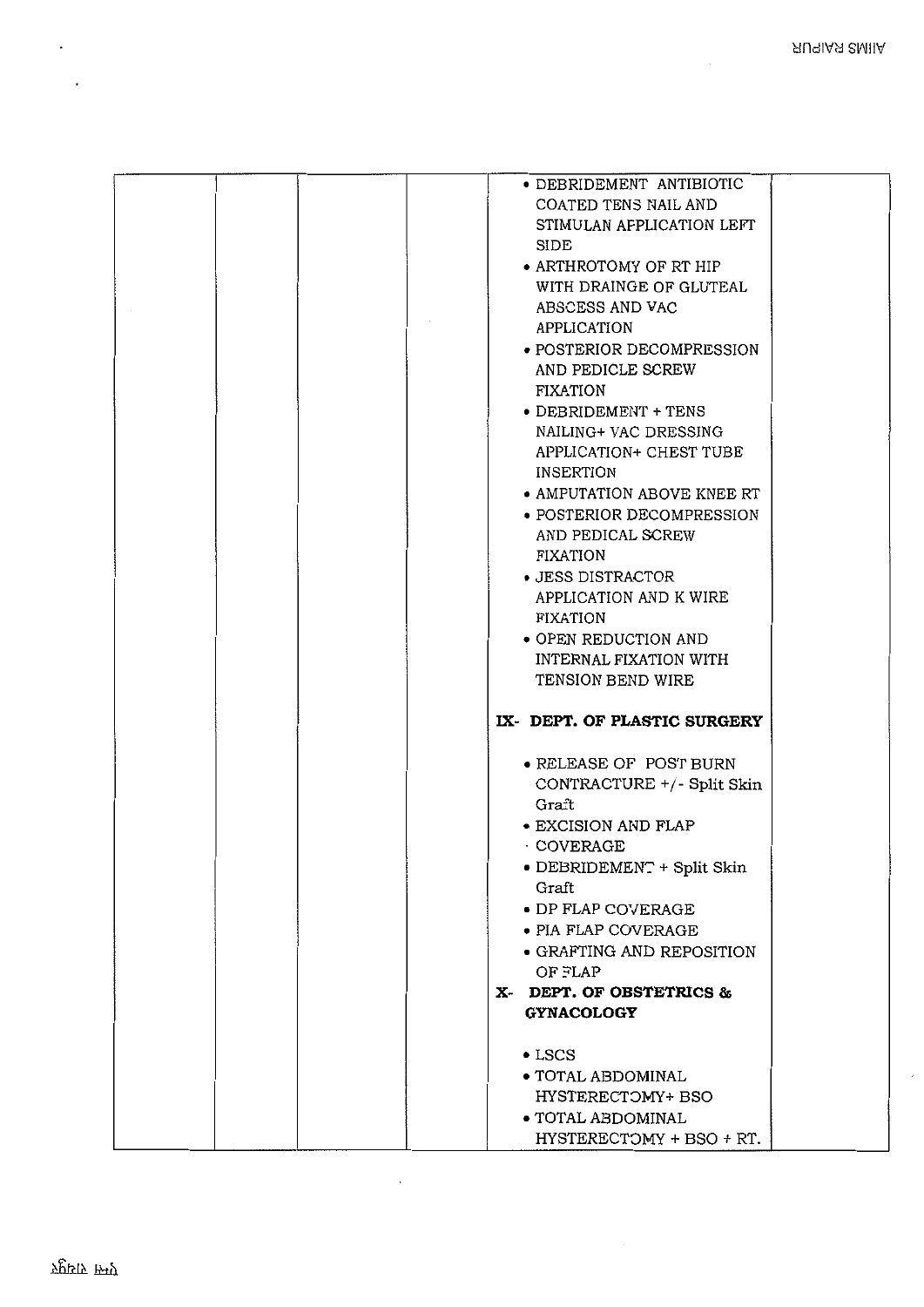| PARAOVARIAN CYSTECTOMY<br>• LAPAROSCOPIC<br>OVARIANCYSTECTOMY+DHL<br>+CPT<br>$\bullet$ CERVICAL PCLYPECTOMY $\texttt{+}$<br><b>HYSTERSCOPIC</b><br><b>ENDOMETRIAL</b><br>POLYPECTOMY<br>$\bullet$ DHEB+ ECC<br>$\bullet$ DHEB<br>• HYSTERSCOPIC CuT<br>REMOVAL<br>• ECTOCERVICAL<br>POLYPECTOMY+DH +EB<br>MIRENA INSERTION<br>• HYSTEROSCOPIC GUIDED<br>UTERINE SEPTUM UNDER<br>LAPROSCOPIC GUIDANCE<br>WITH CPT<br>$\bullet$ DHEB + CERVICAL BIOPSY<br>$\bullet$ POLYMETRIAL DRAINAGE<br>$\bullet$ S & E<br>$\bullet$ ENDOMETRIAL BICPSY<br>• RESUTURING OF LSCS<br><b>WOUND</b><br>• MARSUPALIZATION OF<br><b>BARTHOLIAN</b><br>XI- DEPT. OF OPTHALMOLOGY<br>$\bullet$ RE PHACO +ICL<br>$\bullet$ LE PHACO + IOL<br>• LE PHACO+ IOL GVP<br>$\bullet$ LE SICS + PCIOL + IOL GVP<br>• RIGHT LIPODERMOID CYST<br><b>EXCISION</b><br>• RIGHT NASAL PTERYGIUM |                   |
|------------------------------------------------------------------------------------------------------------------------------------------------------------------------------------------------------------------------------------------------------------------------------------------------------------------------------------------------------------------------------------------------------------------------------------------------------------------------------------------------------------------------------------------------------------------------------------------------------------------------------------------------------------------------------------------------------------------------------------------------------------------------------------------------------------------------------------------------------------|-------------------|
|                                                                                                                                                                                                                                                                                                                                                                                                                                                                                                                                                                                                                                                                                                                                                                                                                                                            |                   |
|                                                                                                                                                                                                                                                                                                                                                                                                                                                                                                                                                                                                                                                                                                                                                                                                                                                            |                   |
|                                                                                                                                                                                                                                                                                                                                                                                                                                                                                                                                                                                                                                                                                                                                                                                                                                                            |                   |
|                                                                                                                                                                                                                                                                                                                                                                                                                                                                                                                                                                                                                                                                                                                                                                                                                                                            |                   |
|                                                                                                                                                                                                                                                                                                                                                                                                                                                                                                                                                                                                                                                                                                                                                                                                                                                            |                   |
|                                                                                                                                                                                                                                                                                                                                                                                                                                                                                                                                                                                                                                                                                                                                                                                                                                                            |                   |
|                                                                                                                                                                                                                                                                                                                                                                                                                                                                                                                                                                                                                                                                                                                                                                                                                                                            |                   |
|                                                                                                                                                                                                                                                                                                                                                                                                                                                                                                                                                                                                                                                                                                                                                                                                                                                            |                   |
|                                                                                                                                                                                                                                                                                                                                                                                                                                                                                                                                                                                                                                                                                                                                                                                                                                                            |                   |
|                                                                                                                                                                                                                                                                                                                                                                                                                                                                                                                                                                                                                                                                                                                                                                                                                                                            |                   |
|                                                                                                                                                                                                                                                                                                                                                                                                                                                                                                                                                                                                                                                                                                                                                                                                                                                            |                   |
|                                                                                                                                                                                                                                                                                                                                                                                                                                                                                                                                                                                                                                                                                                                                                                                                                                                            |                   |
|                                                                                                                                                                                                                                                                                                                                                                                                                                                                                                                                                                                                                                                                                                                                                                                                                                                            |                   |
|                                                                                                                                                                                                                                                                                                                                                                                                                                                                                                                                                                                                                                                                                                                                                                                                                                                            |                   |
|                                                                                                                                                                                                                                                                                                                                                                                                                                                                                                                                                                                                                                                                                                                                                                                                                                                            |                   |
|                                                                                                                                                                                                                                                                                                                                                                                                                                                                                                                                                                                                                                                                                                                                                                                                                                                            |                   |
|                                                                                                                                                                                                                                                                                                                                                                                                                                                                                                                                                                                                                                                                                                                                                                                                                                                            |                   |
|                                                                                                                                                                                                                                                                                                                                                                                                                                                                                                                                                                                                                                                                                                                                                                                                                                                            |                   |
|                                                                                                                                                                                                                                                                                                                                                                                                                                                                                                                                                                                                                                                                                                                                                                                                                                                            |                   |
|                                                                                                                                                                                                                                                                                                                                                                                                                                                                                                                                                                                                                                                                                                                                                                                                                                                            |                   |
|                                                                                                                                                                                                                                                                                                                                                                                                                                                                                                                                                                                                                                                                                                                                                                                                                                                            |                   |
|                                                                                                                                                                                                                                                                                                                                                                                                                                                                                                                                                                                                                                                                                                                                                                                                                                                            |                   |
|                                                                                                                                                                                                                                                                                                                                                                                                                                                                                                                                                                                                                                                                                                                                                                                                                                                            |                   |
|                                                                                                                                                                                                                                                                                                                                                                                                                                                                                                                                                                                                                                                                                                                                                                                                                                                            |                   |
|                                                                                                                                                                                                                                                                                                                                                                                                                                                                                                                                                                                                                                                                                                                                                                                                                                                            |                   |
|                                                                                                                                                                                                                                                                                                                                                                                                                                                                                                                                                                                                                                                                                                                                                                                                                                                            |                   |
|                                                                                                                                                                                                                                                                                                                                                                                                                                                                                                                                                                                                                                                                                                                                                                                                                                                            |                   |
|                                                                                                                                                                                                                                                                                                                                                                                                                                                                                                                                                                                                                                                                                                                                                                                                                                                            |                   |
|                                                                                                                                                                                                                                                                                                                                                                                                                                                                                                                                                                                                                                                                                                                                                                                                                                                            |                   |
|                                                                                                                                                                                                                                                                                                                                                                                                                                                                                                                                                                                                                                                                                                                                                                                                                                                            |                   |
|                                                                                                                                                                                                                                                                                                                                                                                                                                                                                                                                                                                                                                                                                                                                                                                                                                                            |                   |
|                                                                                                                                                                                                                                                                                                                                                                                                                                                                                                                                                                                                                                                                                                                                                                                                                                                            |                   |
|                                                                                                                                                                                                                                                                                                                                                                                                                                                                                                                                                                                                                                                                                                                                                                                                                                                            |                   |
|                                                                                                                                                                                                                                                                                                                                                                                                                                                                                                                                                                                                                                                                                                                                                                                                                                                            |                   |
|                                                                                                                                                                                                                                                                                                                                                                                                                                                                                                                                                                                                                                                                                                                                                                                                                                                            |                   |
|                                                                                                                                                                                                                                                                                                                                                                                                                                                                                                                                                                                                                                                                                                                                                                                                                                                            |                   |
|                                                                                                                                                                                                                                                                                                                                                                                                                                                                                                                                                                                                                                                                                                                                                                                                                                                            | EXCISION WITH CAG |
| • RE SICS+ PCIOL + PUNCTAL                                                                                                                                                                                                                                                                                                                                                                                                                                                                                                                                                                                                                                                                                                                                                                                                                                 |                   |
| CAUTERY                                                                                                                                                                                                                                                                                                                                                                                                                                                                                                                                                                                                                                                                                                                                                                                                                                                    |                   |
| $\bullet$ LE DCT                                                                                                                                                                                                                                                                                                                                                                                                                                                                                                                                                                                                                                                                                                                                                                                                                                           |                   |
| • RE TRABECULECTOMY                                                                                                                                                                                                                                                                                                                                                                                                                                                                                                                                                                                                                                                                                                                                                                                                                                        |                   |
| UNDER GVP                                                                                                                                                                                                                                                                                                                                                                                                                                                                                                                                                                                                                                                                                                                                                                                                                                                  |                   |
| • RE EVISCERATION                                                                                                                                                                                                                                                                                                                                                                                                                                                                                                                                                                                                                                                                                                                                                                                                                                          |                   |
| $\bullet$ LE UPPEREYELID TEAR                                                                                                                                                                                                                                                                                                                                                                                                                                                                                                                                                                                                                                                                                                                                                                                                                              |                   |
| REPAIR AND EVICERATION                                                                                                                                                                                                                                                                                                                                                                                                                                                                                                                                                                                                                                                                                                                                                                                                                                     |                   |

 $\mathcal{L}^{\pm}$ 

 $\overline{a}$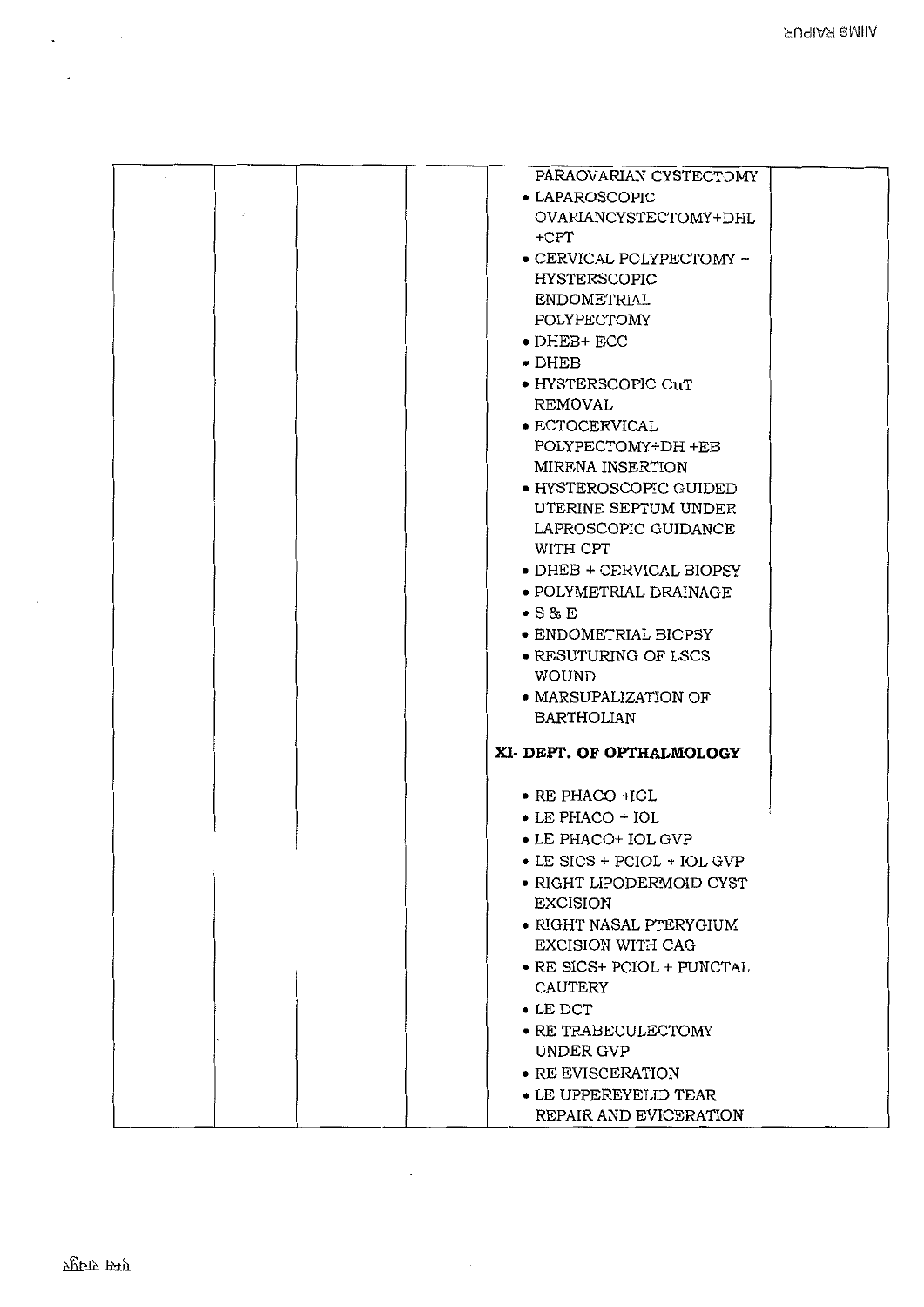B~ **Faculty position (for the month of December 2021) -**

| Faculty monthly update<br>report | <b>Sanctioned</b><br>post | Filled | Vacant posts/remark |
|----------------------------------|---------------------------|--------|---------------------|
| Professor                        | 54                        | 17     | 37                  |
| Additional Professor             | 45                        | 13     | 32                  |
| Associate Professor              | 81                        | 29     | 52                  |
| Assistant Professor              | 125                       | 100    | 25                  |
| Total (as on 31-12-2021)         | 305                       | 159    | 146                 |

# **C- Non-Faculty position (for the month of December 2021)-**

| Non-Faculty monthly update report | <b>Sanctioned post</b> | Filled | Vacant posts/remark |
|-----------------------------------|------------------------|--------|---------------------|
| Senior Residents                  | $327 + 50*$            | 115    | 262                 |
| Junicr Residents (Non Academics)  | $301 + 50*$            | 29     | 44                  |
| Junio: Residents (Academics)      |                        | 278    |                     |
| Total (as on 31-12-2021)          | $628 + 100*$           | 422    | 306                 |

\* **As per o:rderno. A-l1013/2/2019-PMSSY-IV part (1), dated 19.09.2021 Current Senior Resident sanctioned post:- 327+50= 377 Current Senior Resident sanctioned post:- 301+50= 351**

**D- Details of Non-Faculty position (as on 31·<sup>t</sup> December 2021)-**

| <b>No. of Sanctioned Posts</b> | Currently filled up Regular                         | Currently filled up<br><b>Contractual and Outsourced</b>                                                   |
|--------------------------------|-----------------------------------------------------|------------------------------------------------------------------------------------------------------------|
| 3156                           | 1 Project Cell Post (Director) - $11^*$<br>$+1220+$ | 226 (93 Group B Contractual<br>+ 133 Staff Nurse Grade-II<br>Contractual) + 602 (outsource<br>$employes$ = |
| Total (as on 31-12-2021)       | 1232                                                | 828                                                                                                        |